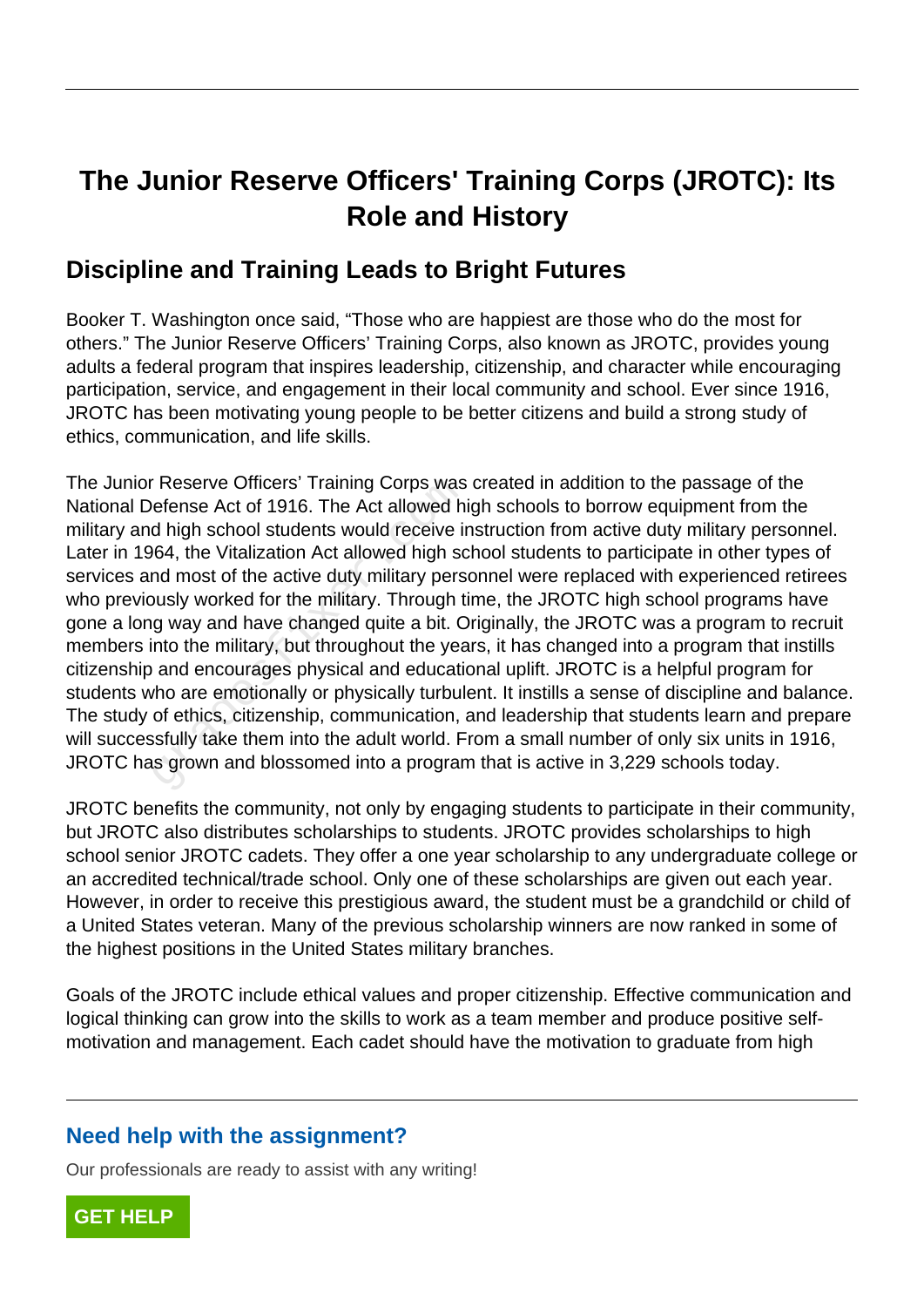school and seek a career that will help them with their future endeavors. In addition to improved physical fitness, every cadet should choose to live drug-free.

JROTC is a program that has opportunities for everyone. Any student at any academic level can join this program, and any student of any nationality can join. Joining JROTC will train your student in discipline which is beneficial to all high school students. In fact, schools with JROTC programs tend to have higher SAT score and lower high school dropout rates.

As part of JROTC curriculum, over 100 hours of community services is shown throughout their four years of high school. Services can range from marching in parades, to collecting food for the homeless, or cleaning up local streets. Some local city governments recognize the work that JROTC participants do, and grant their own local awards and scholarships to deserving high school students. The majority of local city governments encourage students to engage and participate in JROTC activities. Unlike what many people think, JROTC is not a program to recruit people for the military, JROTC is a program where students help other students in becoming the best citizens they can be.

Many colleges and employers opt for JROTC members, as well. Colleges and universities look for admirable qualities that most JROTC members have already instilled. JROTC training improves focus and determination, and also elevates a student's capability to study smarter, set goals, and to develop effective study habits. Employers can expect integrity, flexibility, and loyalty from past JROTC students. In total, this creates a well-rounded, leader, scholar, and athlete that colleges and employers want. the best cluzens they can be.<br>
eges and employers opt for JROTC me<br>
ble qualities that most JROTC member<br>
ocus and determination, and also eleva<br>
and to develop effective study habits. If<br>
in past JROTC students. In total,

The JROTC program is also used in other military branches such as the marine corps, air force, and navy. Each branch teaches citizenship skills, but vary in different crafts. For example, the air force JROTC, also known as AFJROTC, teaches curriculum such as aviation history, geography, history, and survival. The marine corps JROTC unit showcases their drill team. They actively engage in public events by displaying and presenting the American flag at a baseball or basketball game. The skill of marksmanship is also included in the marine corps JROTC curriculum.

Each branch teaches 4 general subjects: the importance of physical fitness, military history, precision drills, and leadership skills. Physical fitness is essential to learn strengthening and endurance physically and emotionally by performing curl-ups, pull-ups, sit-ups, and one mile walks or runs. Every JROTC cadet must understand military history and important military figures and organizations that helped shape our world. JROTC instructors teach students important documents that changed America and the way its society works. Based on the branch, others might study additional information. For example, the marine corps JROTC might learn about sea patrolling and subjects about the history of waterway battles. Precision drilling

#### **Need help with the assignment?**

Our professionals are ready to assist with any writing!